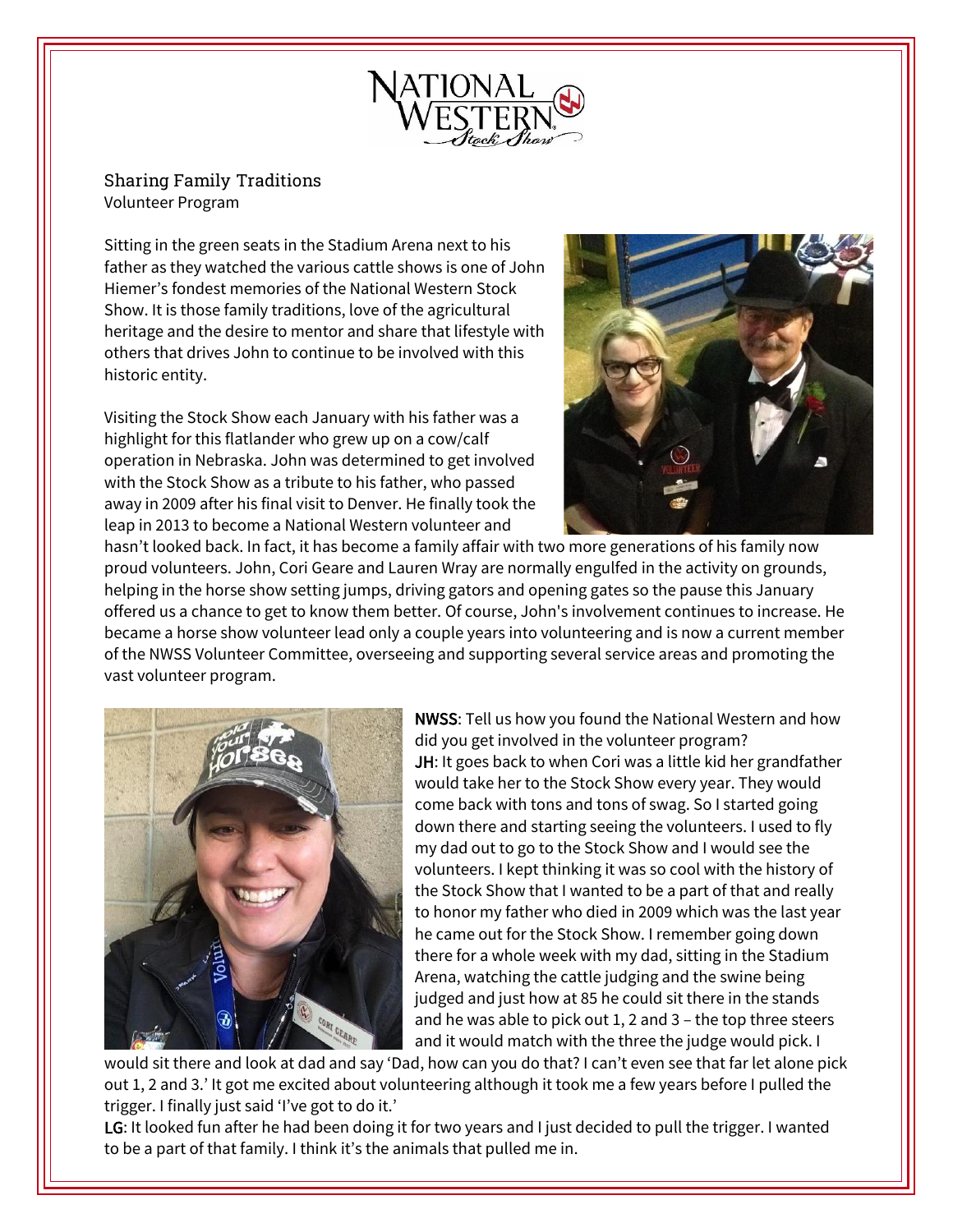NWSS: Did you grow up in Colorado?

CG: I was born and raised in Colorado. Yes, I showed locally at barns around Littleton area. I actually went to a few shows in Wyoming with my former trainer.

JH: I am a flatlander from Nebraska so don't hold that against me. But I did get a road map to Colorado with my diploma when I graduated, according to my father.

NWSS: Do you have a favorite event in the horse show or on grounds?

JH: Mine would have to be the Grand Prix only because the first year I volunteered I turned 60. The Grand Prix was on my birthday so Carol got everyone to sing happy birthday to me while I was working jump crew.

CG: I love jumping so I would have to say the Grand Prix as well.

LG: The big Clydesdales coming in that shake the ground.

CG: That gives me goosebumps.



NWSS: What is unique about volunteering for the NWSS?

JH: The opportunity to be up close and personal. It is fun to get to know the exhibitors and have an opportunity to get to know the ring steward and announcers which is cool. And working with royalty for handing out ribbons.

CG: I would agree. Being up close and personal. Getting to know the participants, the ring master and everyone who is a part of the show.

LG: Introducing the public and educating them about Stock Show and telling them something they probably didn't even know.

NWSS: And Lauren is the coolest person on campus because her grandpa is on a poster. CG: That's right!

NWSS: What is one word or phrase describing what NWSS means to you?

JH: To me it would be family history. It is history about the livestock industry and the equine industry and how important and critical it is that we educate the kids out there. Like they say, it is our food source. So many kids go to the grocery store and think that is where there food comes from. To me, it is the history and it is great being a part of that history.

CG: Gosh, there are too many words. For me, I am always inspired. I love watching people show their animals and it inspires me to maybe think about getting back out there someday. I feel immensely proud watching people with their animals and the work that they do to be there. It takes a lot of work to show an animal.

LG: Family because there is something about Stock Show where it just feels so friendly and inviting. These families come together to show their animals to show what they do when they're not at Stock Show.

NWSS: Why do you keep returning to NWSS?

JH: It's the smell!

CG: It's a thing. It really is.

JH: I think it's all the people. They are the salt of the earth. They are genuine. It is fun to bond again with the volunteers you haven't seen all year. It's good to see the exhibitors who come back year after year. CG: I like meeting new people, even if it's briefly. I like the interaction of being around people, talking and learning their story. Everyone has a story and it is interesting to be around them.